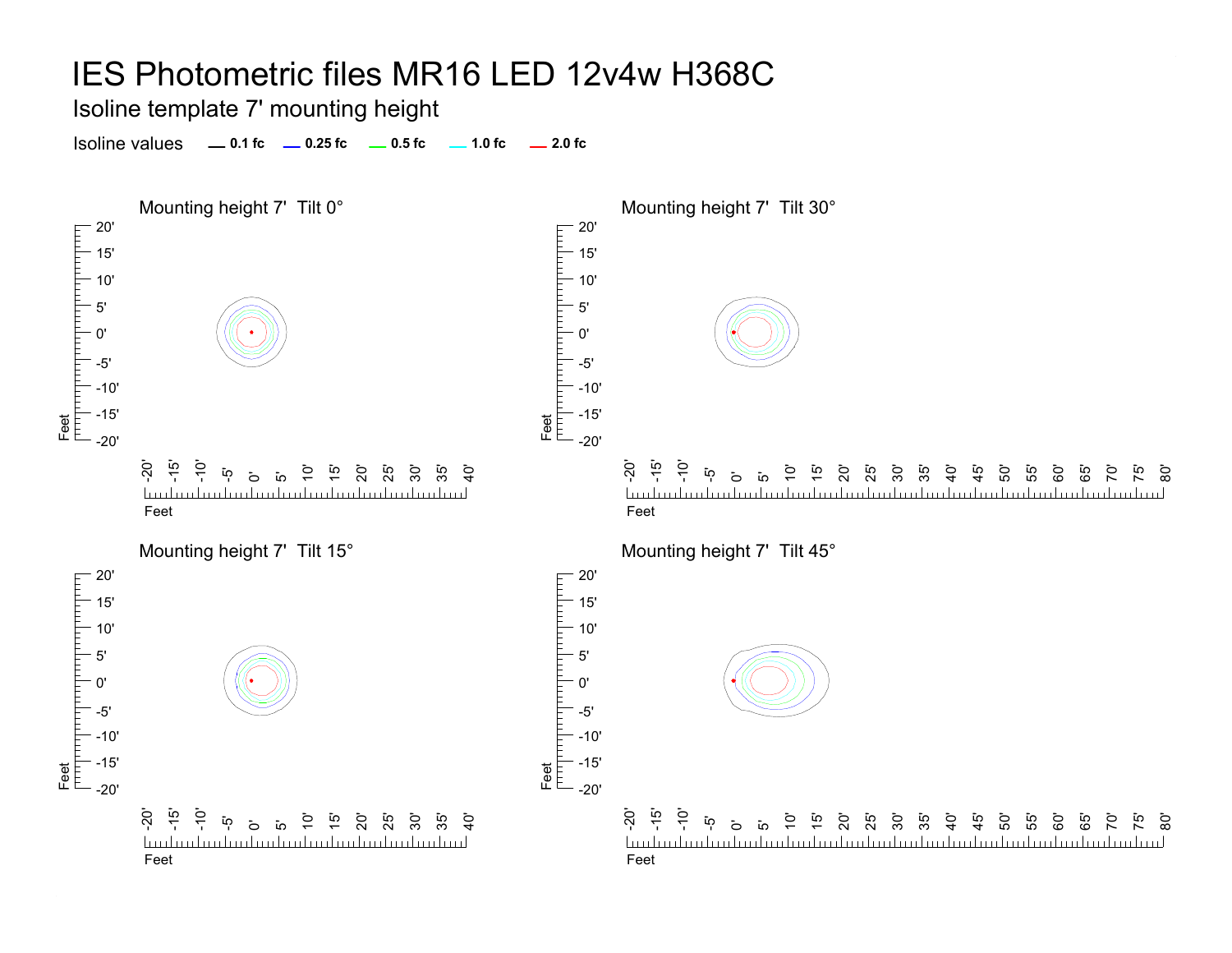Isoline template 9' mounting height

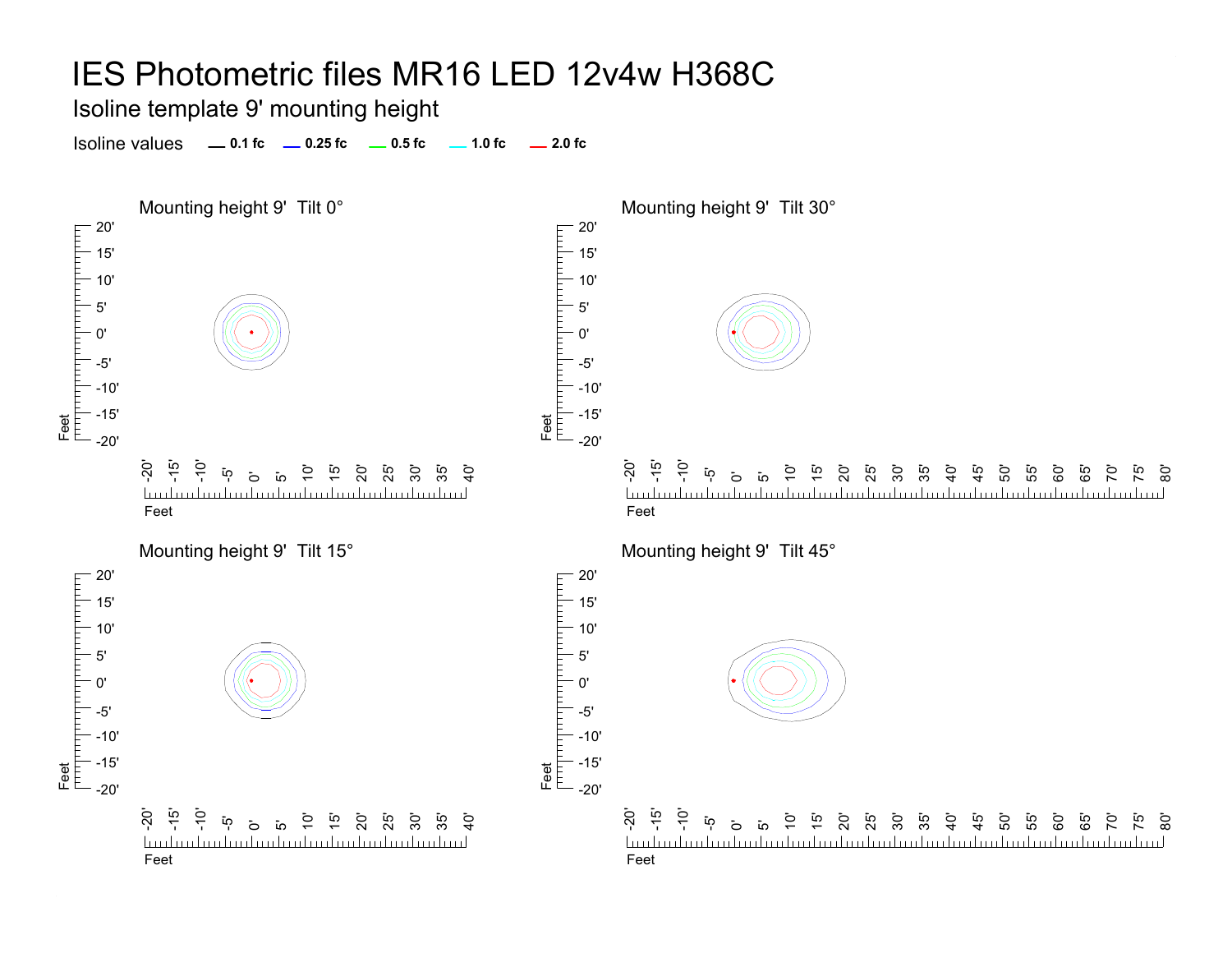Isoline template 11' mounting height

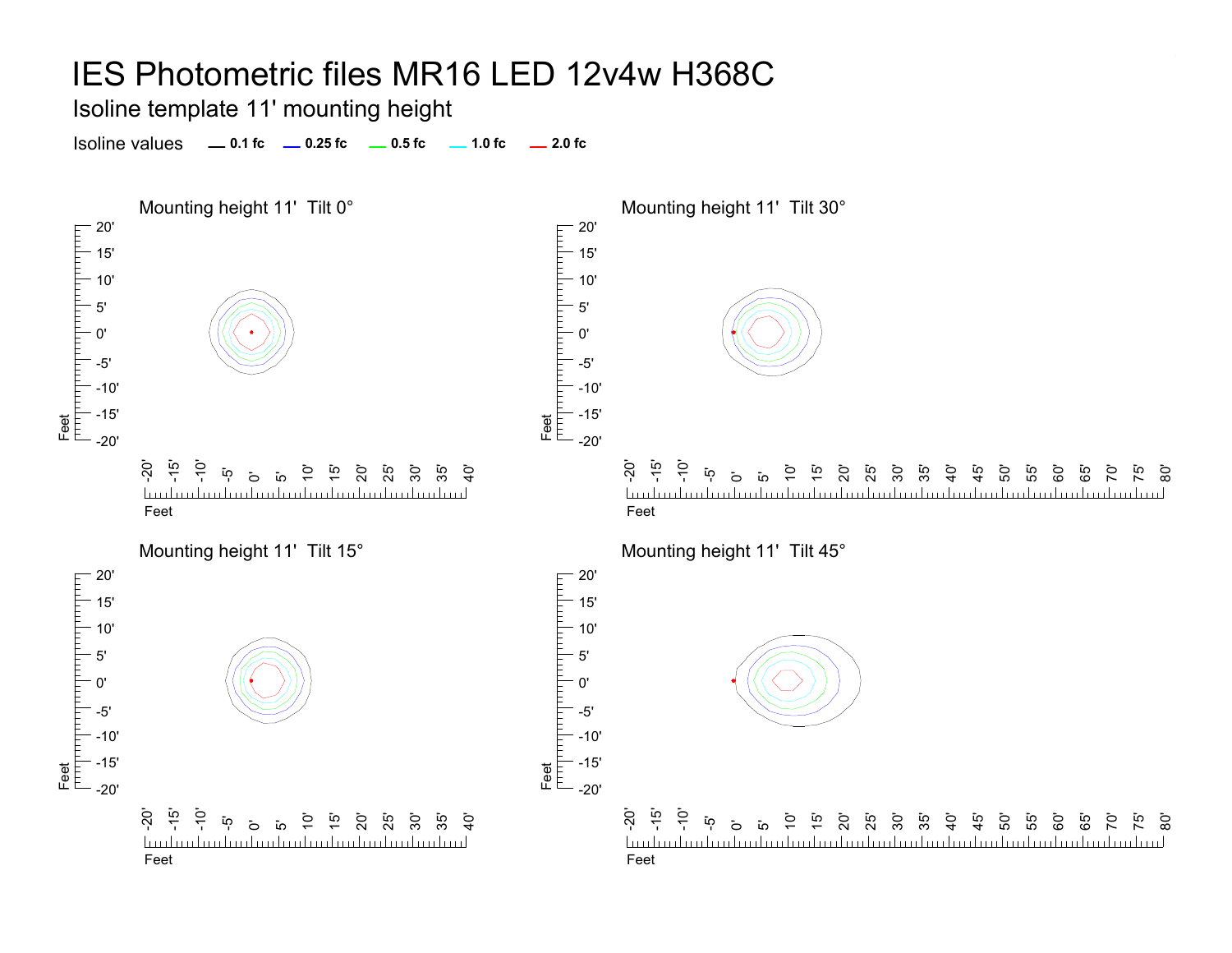Isoline template 15' mounting height

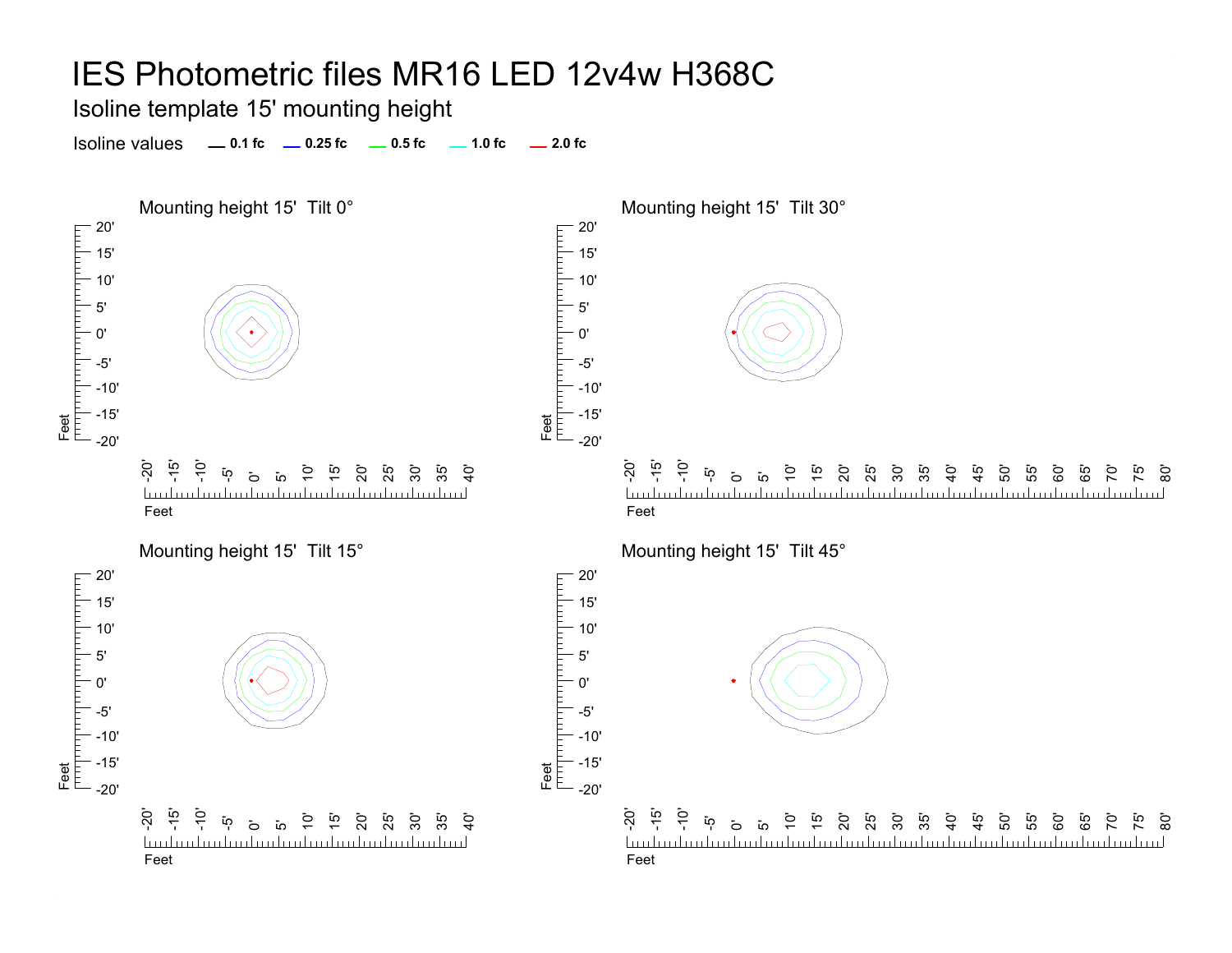Isoline template 20' mounting height

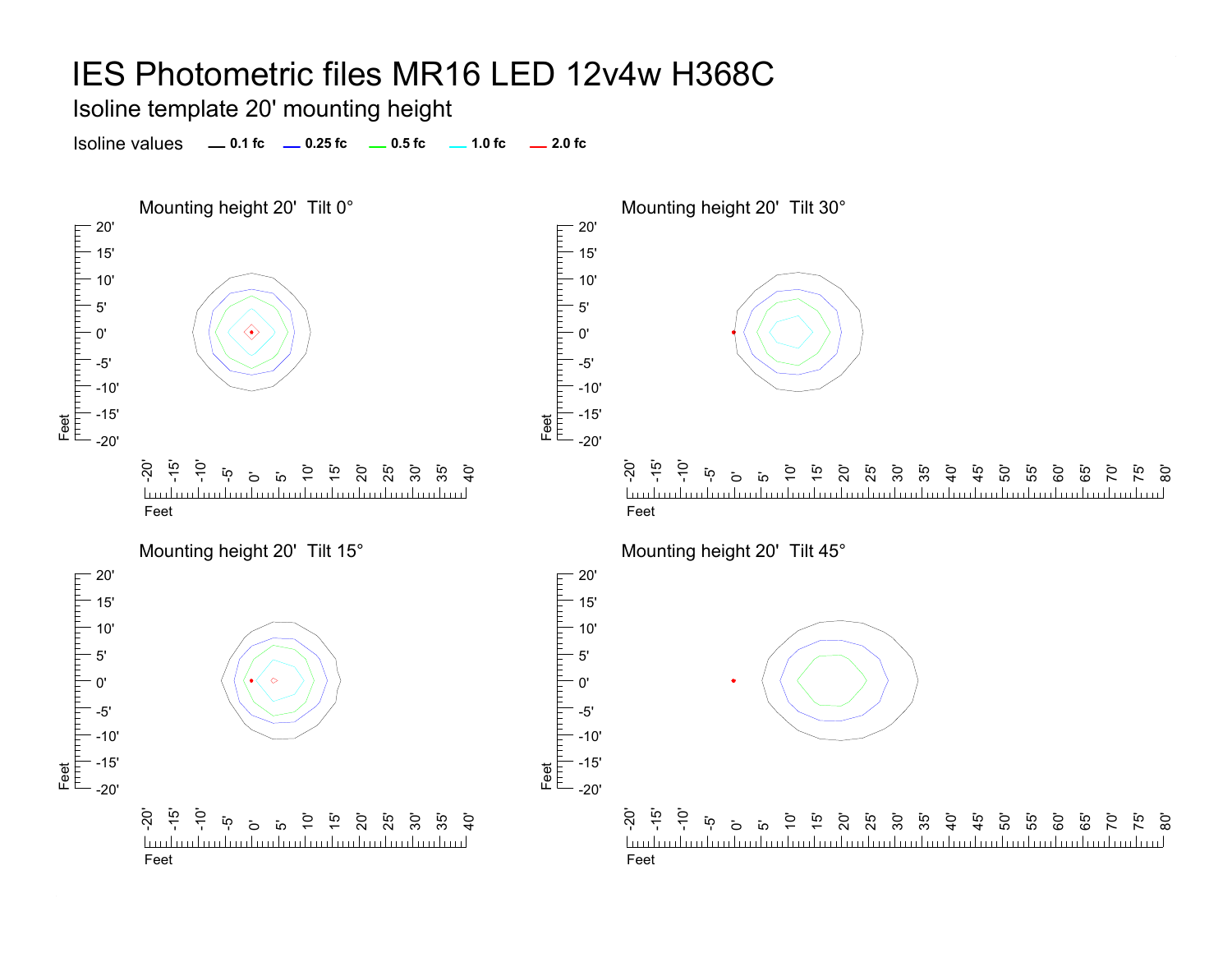Isoline template 25' mounting height

Isoline values **0.1 fc 0.25 fc 0.5 fc 2.0 fc 1.0 fc**



70' <u>تہ</u> 80'

 $\overline{5}$ 75' ික